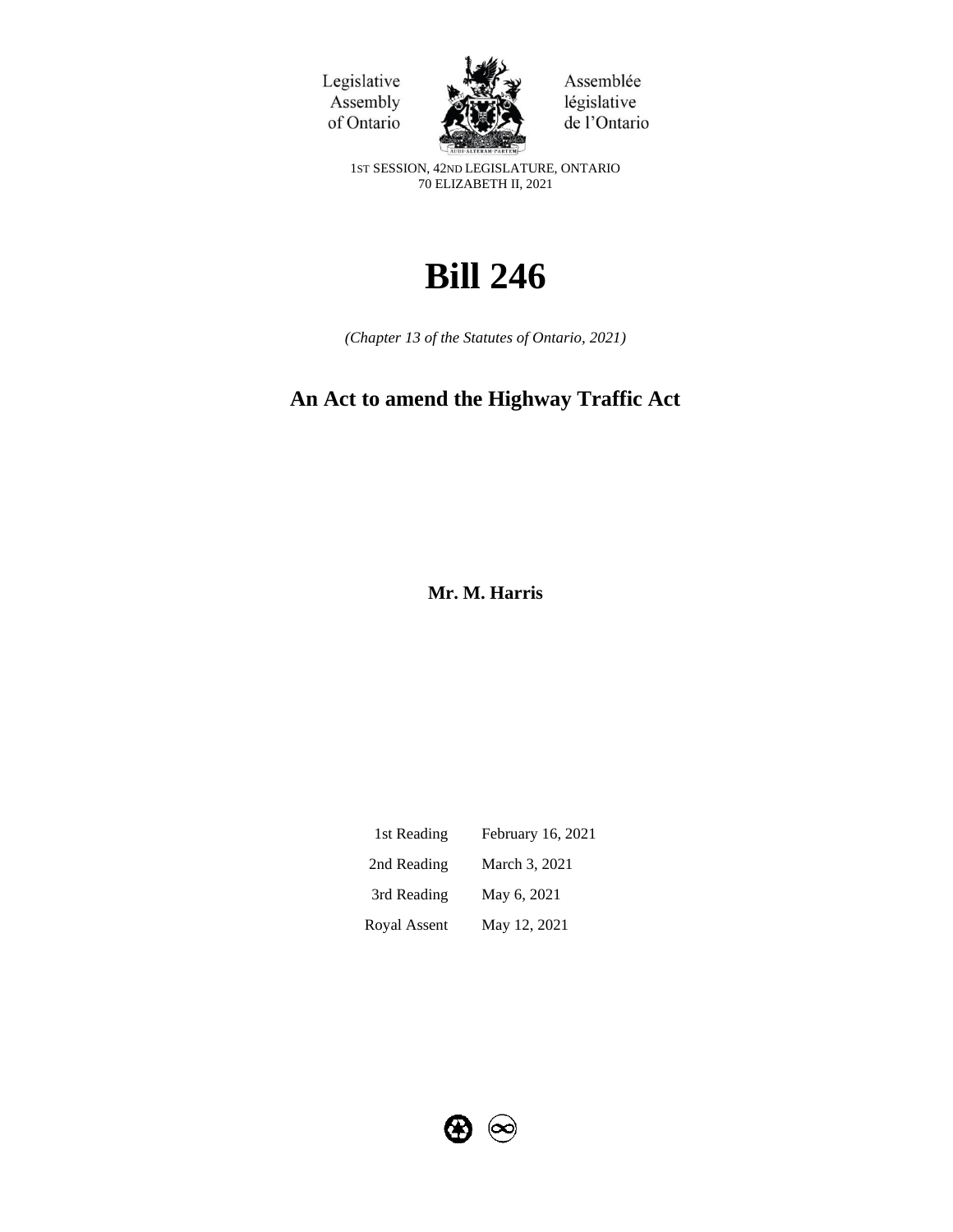# EXPLANATORY NOTE

#### *This Explanatory Note was written as a reader's aid to Bill 246 and does not form part of the law. Bill 246 has been enacted as Chapter 13 of the Statutes of Ontario, 2021.*

The *Highway Traffic Act* is amended to require school buses manufactured on or after January 1, 2005 to be equipped with four overhead amber signal-lights and four overhead red signal-lights. Consequential amendments are made to subsections 175 (1), (3.1) and (4) with respect to the signs that must be displayed on school buses and to subsections 175 (6), (8) and (9) with respect to the operation of signal-lights on school buses. The amendments come into force on July 1, 2022.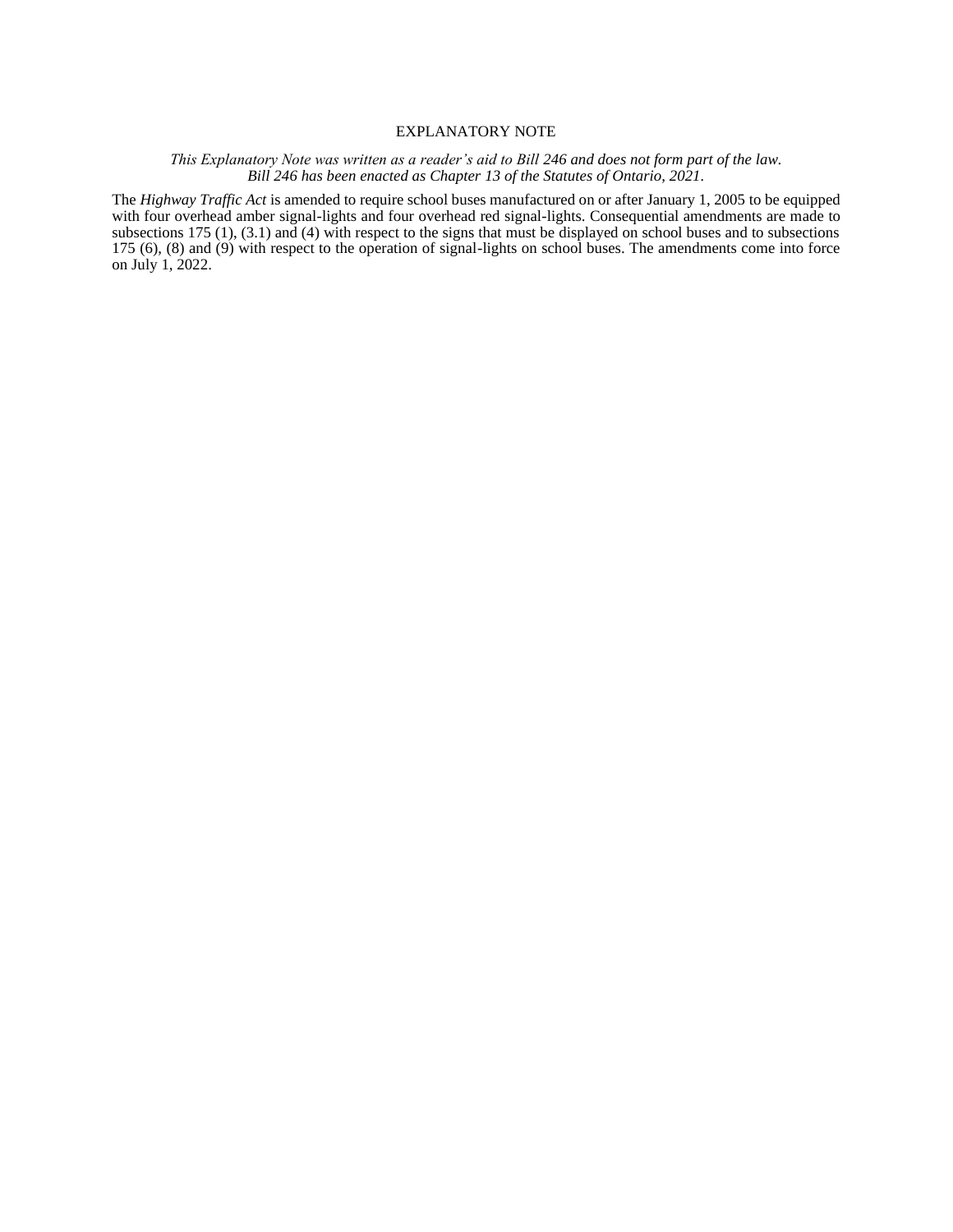# **An Act to amend the Highway Traffic Act**

Her Majesty, by and with the advice and consent of the Legislative Assembly of the Province of Ontario, enacts as follows: **1 (1) The definition of "school bus" in subsection 175 (1) of the** *Highway Traffic Act* **is repealed and the following substituted:**

"school bus" means a bus that,

- (a) is painted chrome yellow,
- (b) displays on the front and rear thereof the words "school bus", and
- (c) displays on the rear thereof the words "do not pass when signals flashing" or "do not pass when red lights flashing". ("autobus scolaire")

#### **(2) Subsection 175 (3.1) of the Act is repealed and the following substituted:**

#### **Same**

(3.1) If all or part of a bus operated under the authority of a permit issued under subsection 7 (7) is painted chrome yellow, the bus shall display,

- (a) on its front and rear the words "school bus"; and
- (b) on its rear,
	- (i) the words "do not pass when signals flashing", if the school bus was manufactured before January 1, 2005, or
	- (ii) the words "do not pass when red lights flashing" if the school bus was manufactured on or after January 1, 2005.

## **(3) Subsection 175 (4) of the Act is repealed and the following substituted:**

# **School bus signs**

(4) No motor vehicle on a highway, other than a school bus, shall,

- (a) have the words "school bus", "do not pass when signals flashing" or "do not pass when red lights flashing" displayed on the motor vehicle; or
- (b) be equipped with a school bus stop arm.

#### **(4) Section 175 of the Act is amended by adding the following subsection:**

#### **Overhead signal-lights**

(4.1) Every school bus registered in Ontario that is manufactured on or after January 1, 2005 shall be equipped with four overhead red signal-lights and four overhead amber signal-lights mounted outside of the bus at or near the roof line in the following configuration:

- 1. One red signal-light and one amber signal-light on each side of the bus at the front.
- 2. One red signal-light and one amber signal-light on each side of the bus at the rear.

# **(5) Subsection 175 (5) of the Act is amended by striking out "subsection (3), (3.1) or (4)" at the end and substituting "(3), (3.1), (4) or (4.1)".**

- **(6) Subsection 175 (6) of the Act is amended by striking out "red" wherever it appears.**
- **(7) Subsection 175 (8) of the Act is amended by striking out "red".**
- **(8) Subsection 175 (9) of the Act is amended by striking out "red" in the portion before clause (a).**
- **(9) Subsection 175 (15) of the Act is amended by adding the following clause:**
- (c.1) governing the use of equipment on or in vehicles referred to in clause (a), including requiring the use of any equipment and prescribing the standards and specifications of the equipment;